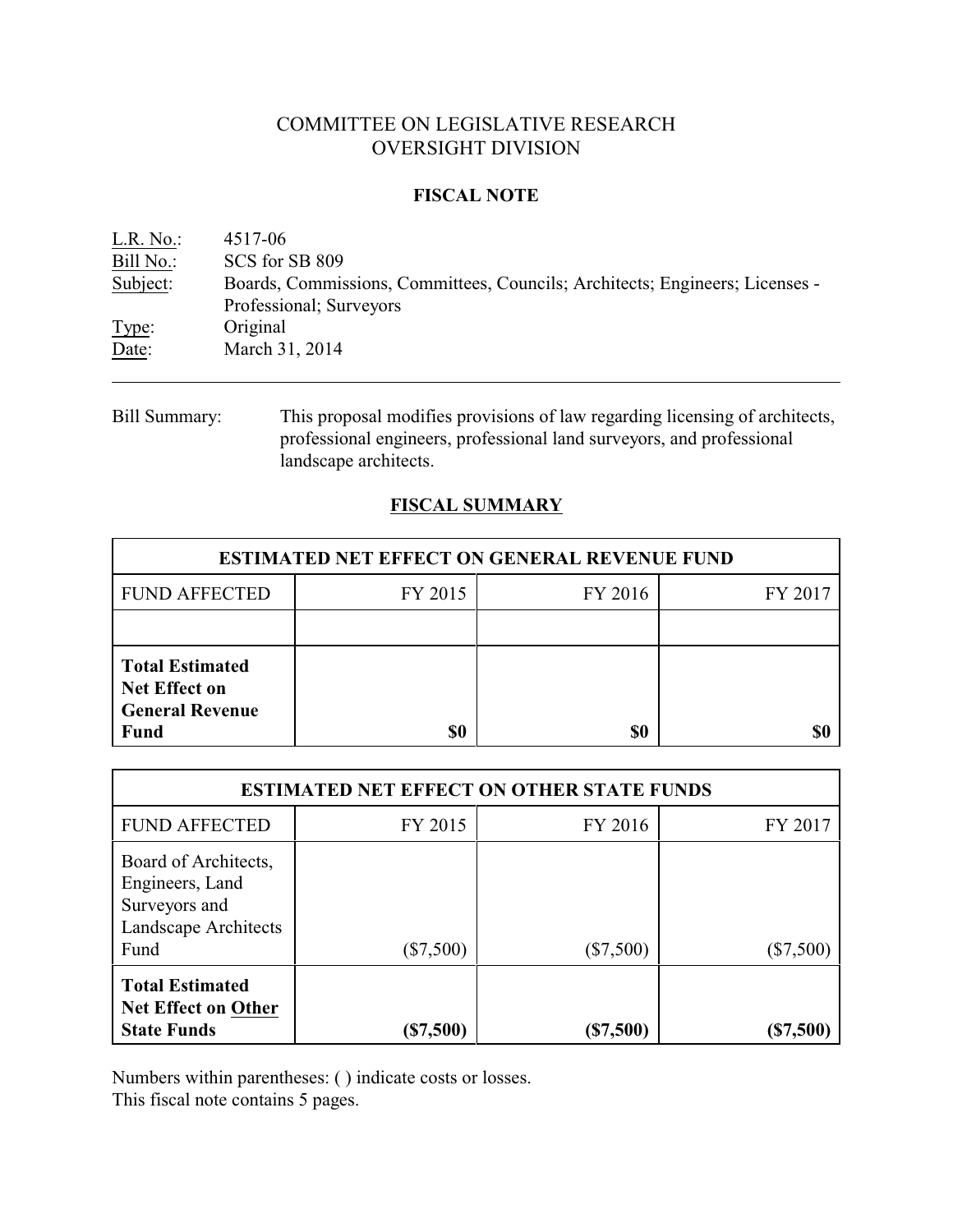L.R. No. 4517-06 Bill No. SCS for SB 809 Page 2 of 5 March 31, 2014

| <b>ESTIMATED NET EFFECT ON FEDERAL FUNDS</b>                               |         |         |         |  |
|----------------------------------------------------------------------------|---------|---------|---------|--|
| <b>FUND AFFECTED</b>                                                       | FY 2015 | FY 2016 | FY 2017 |  |
|                                                                            |         |         |         |  |
|                                                                            |         |         |         |  |
| <b>Total Estimated</b><br><b>Net Effect on All</b><br><b>Federal Funds</b> | \$0     | \$0     |         |  |

| <b>ESTIMATED NET EFFECT ON FULL TIME EQUIVALENT (FTE)</b>    |         |         |         |  |
|--------------------------------------------------------------|---------|---------|---------|--|
| <b>FUND AFFECTED</b>                                         | FY 2015 | FY 2016 | FY 2017 |  |
|                                                              |         |         |         |  |
|                                                              |         |         |         |  |
| <b>Total Estimated</b><br><b>Net Effect on</b><br><b>FTE</b> |         |         |         |  |

 $\Box$  Estimated Total Net Effect on All funds expected to exceed \$100,000 savings or (cost).

 $\Box$  Estimated Net Effect on General Revenue Fund expected to exceed \$100,000 (cost).

| <b>ESTIMATED NET EFFECT ON LOCAL FUNDS</b> |         |         |         |
|--------------------------------------------|---------|---------|---------|
| FUND AFFECTED                              | FY 2015 | FY 2016 | FY 2017 |
| <b>Local Government</b>                    | \$0     | \$0     |         |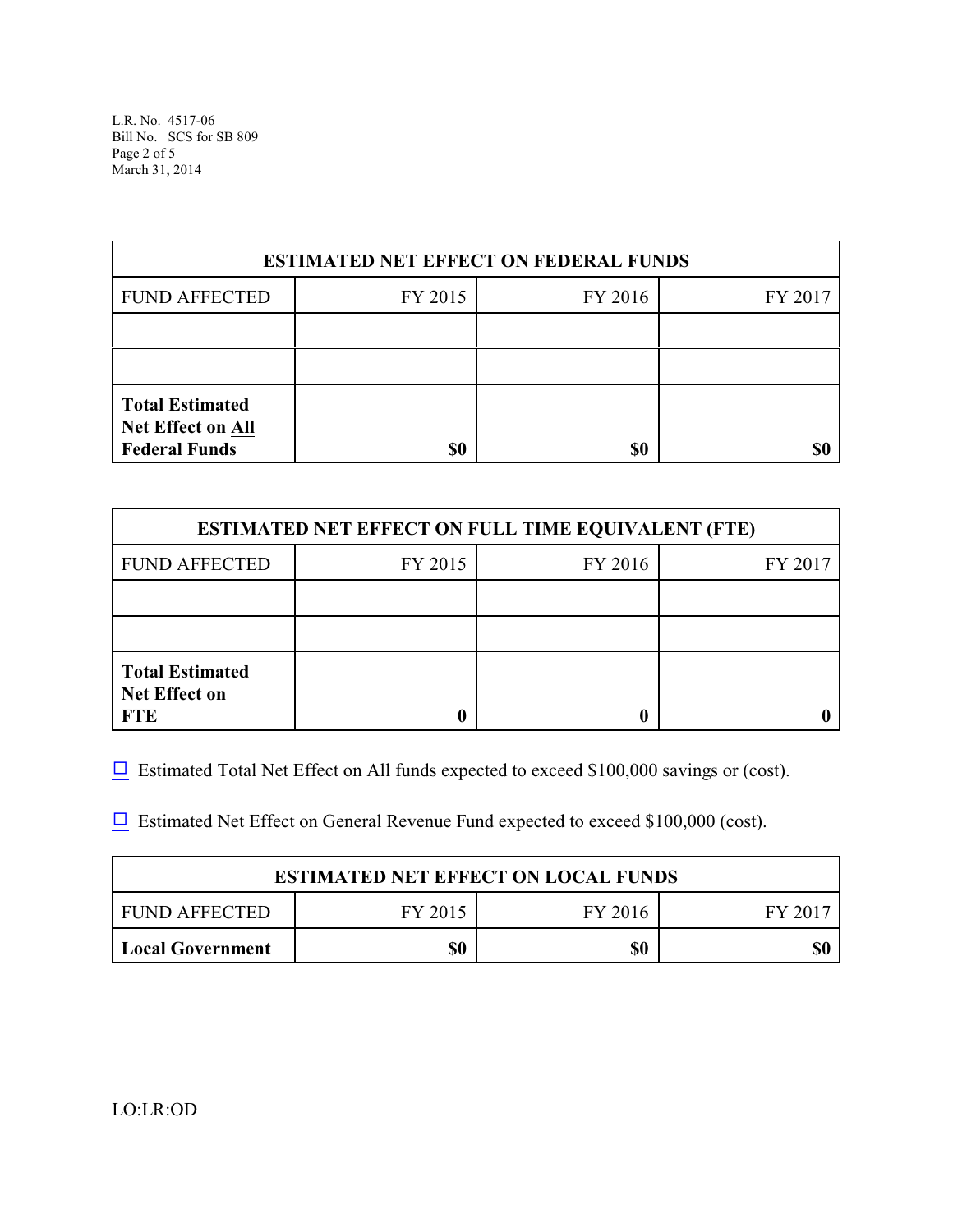L.R. No. 4517-06 Bill No. SCS for SB 809 Page 3 of 5 March 31, 2014

### **FISCAL ANALYSIS**

### ASSUMPTION

Officials from the **Department of Insurance, Financial Institutions and Professional Registration** assume that this legislation increases the per diem for board members on the Board of Architects, Engineers, Land Surveyors and Landscaped Architects by \$25 for each day devoted to the affairs of the board. With the per diem increase, the board will incur increased personal services expenses. The board meets in person, for two days at minimum, four times per year or 8 working days per year. Prior to each board meeting, agendas and supporting documents are sent to each board member to review, which takes 10 hours on average per meeting. With four meetings a year, this equates to an additional 5 working days a year. They also send electronically, a weekly packet of board materials to the board members every Friday for their review taking one hour on average, 7 working days per year. The total number of working days per year calculated per board members is 20 days. There are 15 members currently serving on the Board of Architects, Engineers, Land Surveyors and Landscaped Architects. This will increase the board costs by \$7,500, annually (15 Members X 20 Days X \$25).

Officials from the **Department of Natural Resources (DNR)** state that the department's Missouri Geological Survey assume Section 327.272.3 would give professional land surveyors responsible charge of all surveys, maps, drawings, and other work products that can affect public health, safety, and welfare. The interpretation of this language is critical to understanding the fiscal impact this bill could impose. If it is interpreted as giving professional land surveyors sole responsible charge of all surveys, maps, drawings, and other work products created by anyone, the fiscal impact could be large. Any surveys, maps or drawings that are developed for any reason would require a professional land surveyor review. It is difficult to determine how far reaching the implications of such an interpretation might be. Additionally, the ambiguity of interpreting what "other work products" entails contributes to difficulty in estimating fiscal impact.

If this section is interpreted to mean that professional land surveyors are in responsible charge of only surveys, maps, drawings, and other work products that they create, we would expect no fiscal impact.

**Oversight** assumes that the scope of practice of professional land surveyors would not include DNR work products.

LO:LR:OD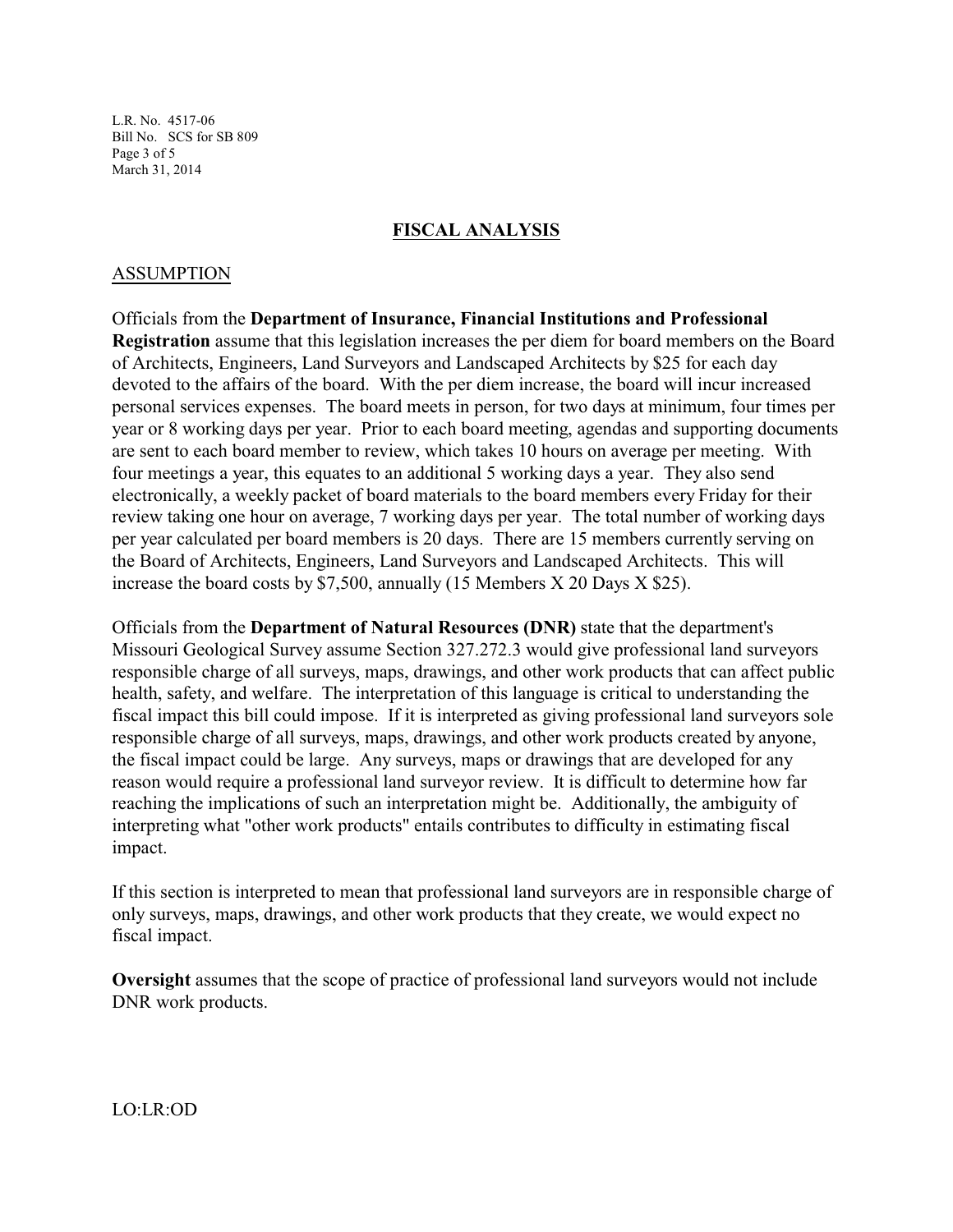L.R. No. 4517-06 Bill No. SCS for SB 809 Page 4 of 5 March 31, 2014

|                                                                                                                                                     | <u>\$0</u>                    | <u>\$0</u>  | <u>\$0</u>  |
|-----------------------------------------------------------------------------------------------------------------------------------------------------|-------------------------------|-------------|-------------|
| FISCAL IMPACT - Local Government                                                                                                                    | FY 2015<br>$(10 \text{ Mo.})$ | FY 2016     | FY 2017     |
| <b>ESTIMATED NET EFFECT ON</b><br><b>BOARD OF ARCHITECTS,</b><br><b>ENGINEERS, LAND SURVEYORS</b><br><b>AND LANDSCAPE ARCHITECTS</b><br><b>FUND</b> | (S7,500)                      | (S7,500)    | (S7,500)    |
| Costs - Per Diem Increase for Board<br>Members                                                                                                      | $(\$7,500)$                   | $(\$7,500)$ | $(\$7,500)$ |
| <b>BOARD OF ARCHITECTS,</b><br><b>ENGINEERS, LAND SURVEYORS</b><br><b>AND LANDSCAPE ARCHITECTS</b><br><b>FUND</b>                                   |                               |             |             |
| FISCAL IMPACT - State Government                                                                                                                    | FY 2015<br>$(10 \text{ Mo.})$ | FY 2016     | FY 2017     |

#### FISCAL IMPACT - Small Business

No direct fiscal impact to small businesses would be expected as a result of this proposal.

#### FISCAL DESCRIPTION

This proposal modifies various provisions of law regarding licensing of architects, professional engineers, professional land surveyors, and professional landscape architects.

This legislation is not federally mandated, would not duplicate any other program and would not require additional capital improvements or rental space.